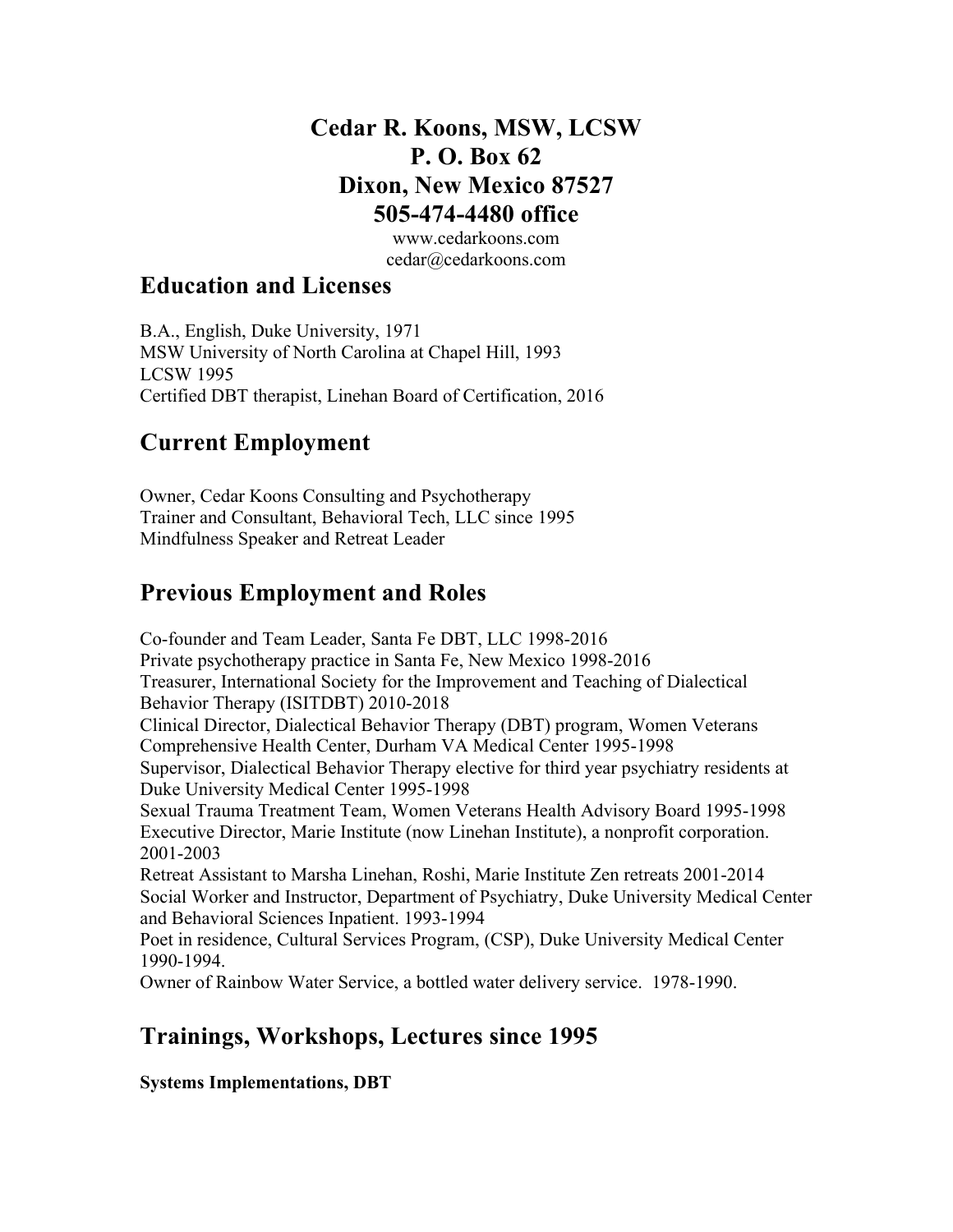#### Crestwood Behavioral Health, Sacramento, California

#### **Intensive Trainings, DBT**

Co-Leader, ten-day intensive DBT trainings for Behavioral Technology Transfer Group in Seattle, Washington, Rochester, New York, Southern Illinois and Newton, Kansas.

Leader, ten-day intensive, Santa Fe, New Mexico, Albuquerque, New Mexico, Baltimore, Maryland, Fairfax County, Virginia, Cincinnati, Ohio, Detroit, Michigan, Rochester, New York, Salt Lake City, Utah, San Diego, California.

Leader trainer at Foundational 5 day training, Salt Lake City, Utah.

#### **Two Day and Advanced Workshops, DBT**

Albuquerque (4), Atlantic Beach, NC, Boston, Cincinnati, Cleveland, Columbia SC, Columbus, Fort Worth, Greensboro, Greenville, NC, Houston, Lancaster, PA, Las Vegas (2), Milwaukee, North Central Illinois, Phoenix, Pomona, Raleigh, Rochester, San Diego, San Francisco, Santa Fe, Silver City, NM, Syracuse, Taos, and Wichita.

#### **International Two Day Trainings-DBT**

Brisbane, Melbourne and Perth, Australia, Montreal, Canada and Yokusuka, Japan.

#### **One Day Workshops-DBT, CBT**

Albuquerque (8), Charlotte, Durham, Las Cruces, Minneapolis, St. Louis, San Antonio, Santa Fe, Stockton, Taos, and Winston-Salem.

#### **Mindfulness Trainings**

Mercy Hospital, Mason City, Iowa, and two day training with Dr. Linehan, Denver, Colorado. Mindfulness Retreats (Assistant to Marsha Linehan, Roshi) Santa Fe, New Mexico, 2000, Pathless Path, Tucson Arizona, 2001-2010, Seattle, Washington, 2007-2011. Mindfulness Retreat, Leader, sponsored by Portland DBT Institute since 2016. Mindfulness Webinars, sponsored by Evidence Based Practice Institute of Seattle, 2017- 2018.

#### **Lectures and Grand Rounds**

Panelist, New Research and Adaptations of DBT at International Society for the Improvement and Teaching of Dialectical Behavior Therapy, Toronto, 2011. Panelist, New Research and Adaptations of DBT, at International Society for Improvement and Teaching of Dialectical Behavior Therapy, Chicago, 2006.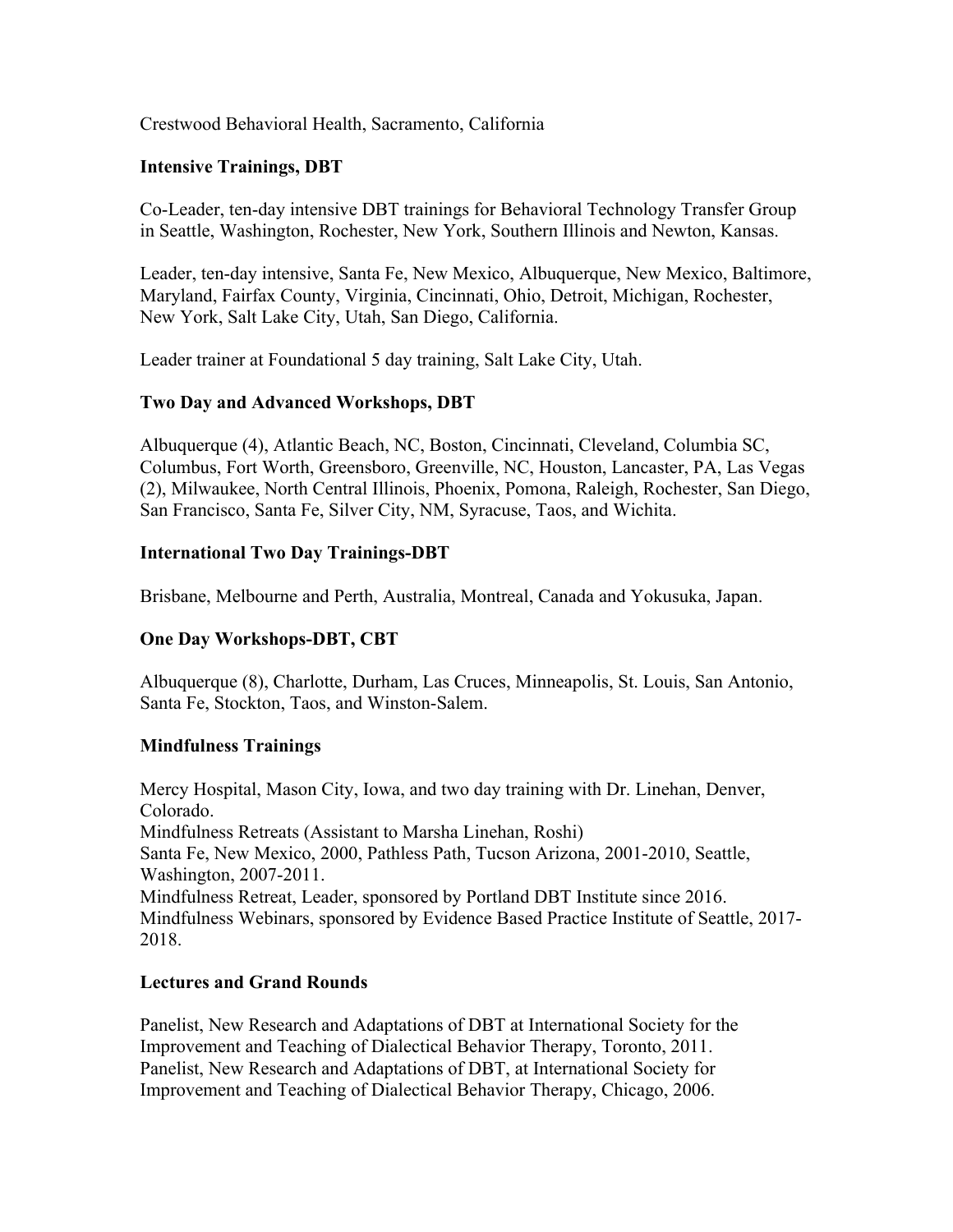Workshop Presenter, New Mexico Children's Law Institute, "Promising Treatments for Juvenile Justice" Albuquerque, New Mexico 2006

Keynote Speaker, Presbyterian Medical Services statewide meeting, "Dealing with the Difficult Patient." Albuquerque, New Mexico 2003

Workshop Presenter, "DBT Skills in Rural Mental Health," National Association for Rural Mental Health Conference, Santa Fe, New Mexico 2002

Discussant, panel on current DBT research, International Society for Improvement and Teaching of Dialectical Behavior Therapy (ISITDBT), New Orleans, 2000.

Moderator, panel discussion "DBT Research: Implementation Problems" for International Society for the Improvement and Teaching of Dialectical Behavior Therapy (ISITDBT) New York 1999

Master Clinician Class for NASW-NM annual meeting, Albuquerque, New Mexico, 1999, and 2001.

Guest Lecturer, Southwestern College, Santa Fe, New Mexico, On treating personality disorders with behavioral treatment, 1999, 2000.

Presenter "Efficacy of Dialectical Behavior Therapy with Women Veterans," panel discussion at Association for the Advancement of Behavior Therapy Annual Meeting, Washington, D.C. 1998

Discussant, Psychiatry Grand Rounds at Duke University Medical Center, Case Conference on "Treating Borderline Personality Disorder "1998

Presenter, "Cool in the Crucible, Why So Much Interest in DBT?" for Social Work in the 90's, the Challenge of Change," sponsored by Duke University Medical Center. 1997 Lectures on "Issues of Sexual Trauma and the Woman Veteran," for veterans groups, rape crisis centers, domestic violence prevention groups, homeless shelters, interagency councils, family counseling centers, and alcohol and drug treatment centers throughout North Carolina 1994-1998

Four-week seminar "Practice Friendly Research" for the Department of Social Work, Duke University Medical Center. 1993

"Dealing with the Difficult Patient" a lecture for each group of internal medicine interns beginning their rotations at the Durham VA Medical Center 1994

### **Consultations 1997-2010**

Women Veterans Comprehensive Health Center, Minneapolis, Minnesota 1998 Mental Health and Retardation Services, Boston, Massachusetts 1999 State of Illinois Division of Mental Health Services 1999 Pikes Peak Mental Health Center, Colorado Springs, Colorado 1999 Santa Fe Community Guidance Center 1999 Taos/Colfax Community Mental Health Center 2000 Division of Vocational Rehabilitation, State of New Mexico 2000-2005 St. Vincent's Hospital, Santa Fe, New Mexico 2002 Rusk State Hospital, Rusk, Texas 2000 Forensic Health Services, Grants Women's Prison, Grants, New Mexico 2002 "From Chaos to Freedom" video series, NIMH (2 R42 MH58942-02) "Don'tMake it Worse!" computer-based learning DVD, NIMH (1R43 MH65790-1A1) and NIDA (1R43 DA015615-01) 2002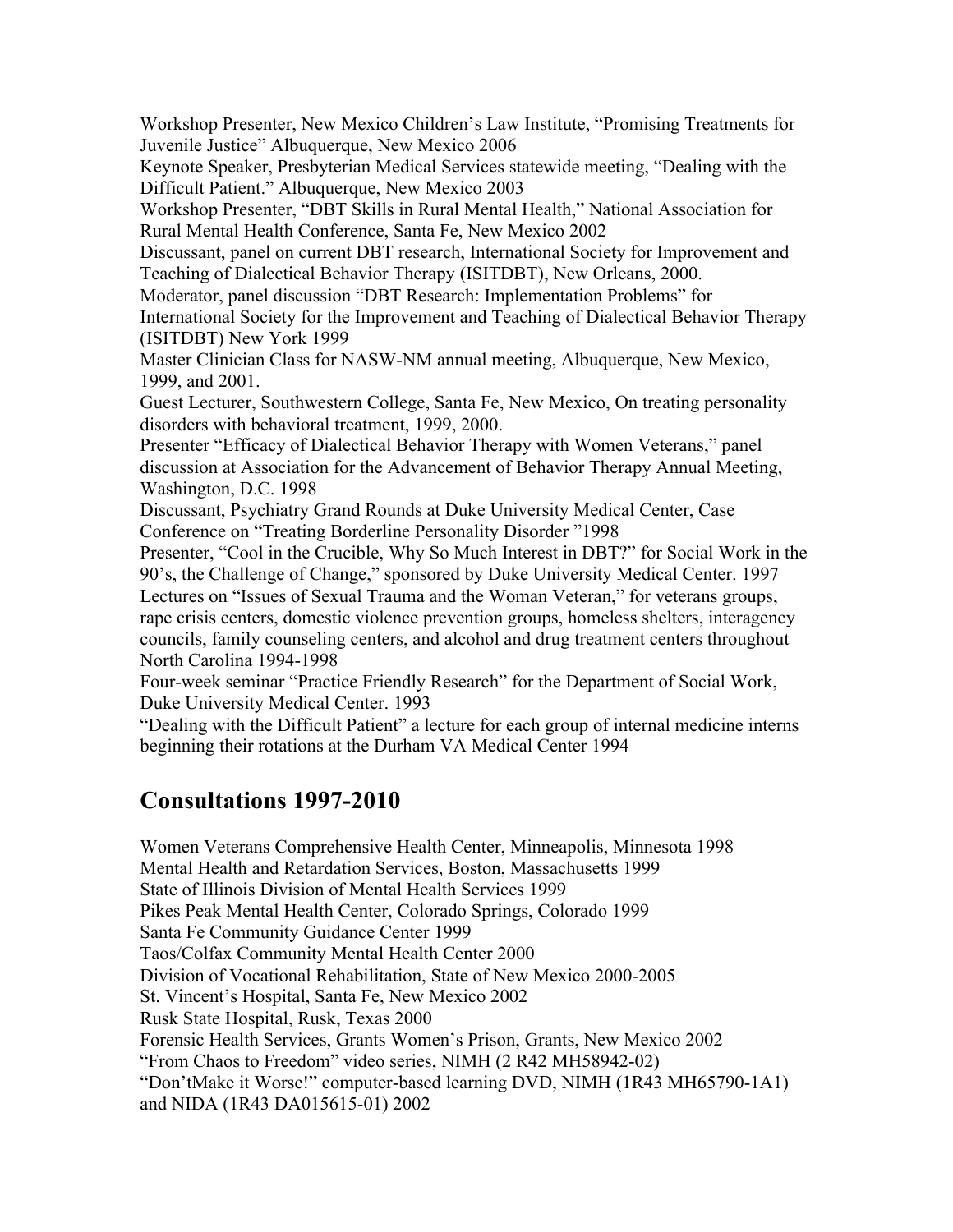Las Cumbres Community Services, Community Infant Program, Santa Fe, NM 2002- 2005 Hogardes Community Services, Albuquerque, NM 2002-2004 Desert Hills Residential Treatment Center, Albquerque, New Mexico 2009-2015 Lucena Family Services, Dublin, Ireland since 2015 University of Athens Medical Center Eating Disorders Program, Athens, Greece 2013- 2016 Memorial Regional Hospital, Miami, Florida 2012-2107 Gouvernuer Health Services, New York, New York 2018

## **Publications**

Koons, CR (2021) DBT beyond stage 1: an overview of stages 2, 3, and 4 in *Dialectical Behavior Therapy in Clinical Practice*: *Applications across Disorders and Settings* 2e, Edited by Dimeff, Rizvi & Koerner, Guilford: New York.

Koons, CR (2016) *The Mindfulness Solution for Intense Emotions: Take Charge of BPD with DBT* New Harbinger: Oakland, California

Koons, CR, O'Rourke, B, Carter, B, Erhardt, E, (2012), Dialectical behavior therapy in private practice: Achieving adequate reimbursement for delivery of evidence-based practice., Cognitive and Behavioral Practice

Koons, CR, (2011) The role of the team in managing telephone consultation in dialectical behavior therapy: three case examples, Cognitive and Behavioral Practice, (vol 18, 2, pp. 168-177).

Koons, CR, (2008) Dialectical behavior therapy, in Borderline personality disorder: meeting the challenges to successful treatment, Perry Hoffman and Penny Steiner Grossman, eds., Haworth Press. Co-published simultaneously as Social Work in Mental Health, vol 6, num 1/2, 109-131.

Koons, CR, (2007) The use of mindfulness interventions in cognitive-behavior therapies, in Cognitive-Behavior Therapy for Social Workers Arthur Freeman and Tammie Ronen, eds., Springer Publications, pp. 167-186.

Koons, CR, Betts, BB, Chapman, AL, O'Rourke, B, Morse, N, and Robins, CJ, (2006), Dialectical behavior therapy adapted for the vocational rehabilitation of significantly disabled mentally ill adults, Cognitive and Behavioral Practice, 13, 146-156.

Koons, CR, Robins, CJ, Lynch TR, Tweed, JL, Gonzalez, AM, Morse, JQ., Bishop, GK, Butterfield, MI, Bastian, LA,(2001), Efficacy of dialectical behavior therapy in women veterans with borderline personality disorder, Behavior Therapy, 32, 371-390.

Koons, C., Butterfield, MI, Bastian, LA, (1995) Personality disorder, recognition and management with behavior therapy or pharmacotherapy, Primary Psychiatry, 3, (7) 46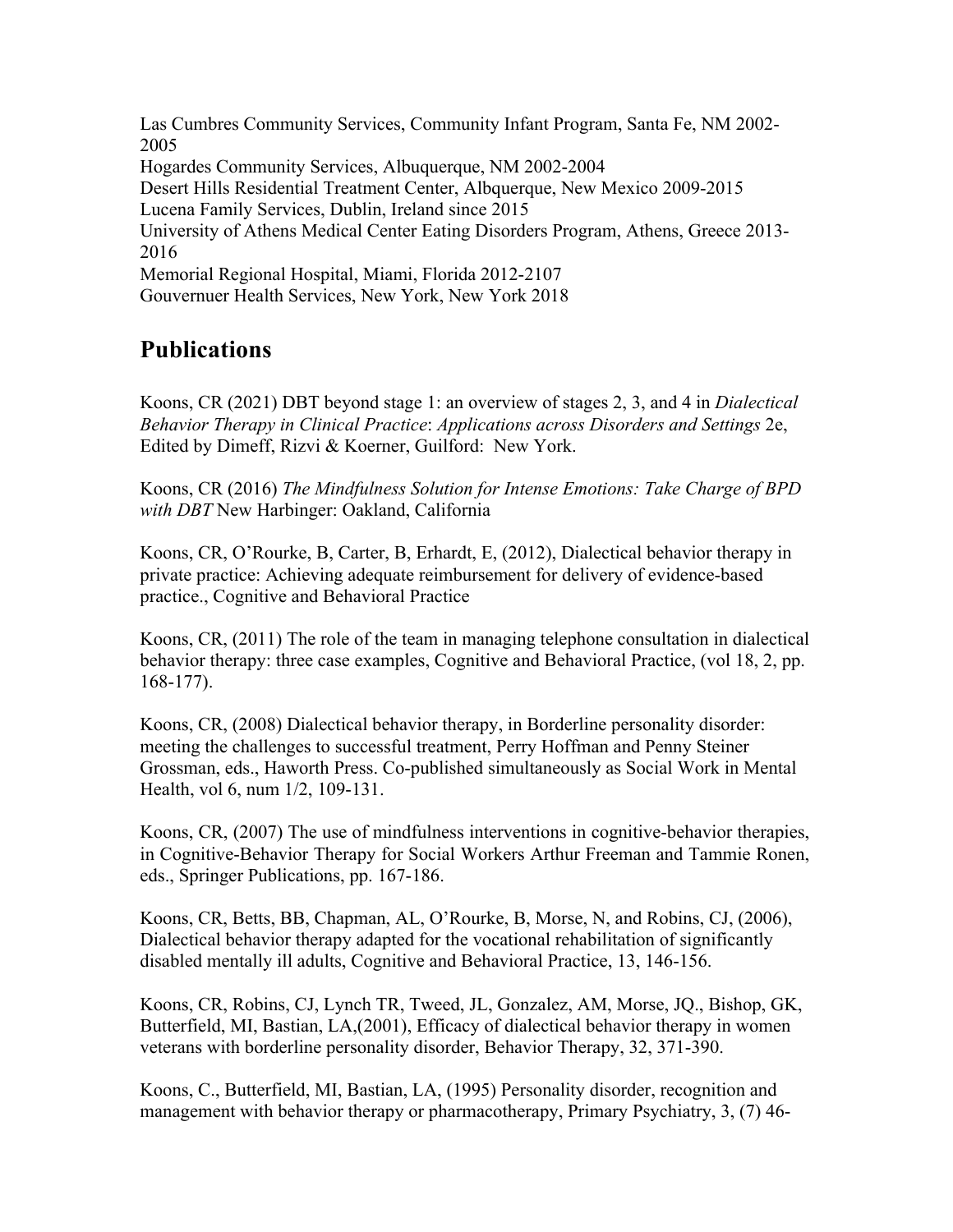Comtois, KA, Koons, CR, Kim, SA, Manning, SY., Bellows, E, & Dimeff, L,(2007) Implementing standard dbt in an outpatient setting, in Dialectical Behavior Therapy in Clinical Practice, Linda Dimeff and Kelly Koerner, eds., Guilford Press.

Ben-Porath, DD and Koons, CR, (2006) Telephone coaching in dialectical behavior therapy: A decision-tree model for handling intercession contact with clients, Cognitive and Behavioral Practice, 12, 448-460.

Robins, CJ and Koons, CR, (2004) Dialectical behavior therapy for severe personality disorders, Handbook of Personality Disorders, Jeffrey Magnavita, ed., John Wiley and Sons, Publisher, 221-253.

Robins, CJ and Koons, CR, (2000), The therapeutic relationship in dialectical behavior therapy, chapter in The Real World Book of Psychotherapy, Alex Sarbo, ed., Harvard University Press, 237-266.

McIntyre, LM Butterfield, MI, Nanda, K, Parsey, K, Stechuchak, KM, McChesney, AW, Koons, CR, Bastian, LA (1999), Validation of a trauma questionnaire in veteran women, Journal of General Internal Medicine, 14, 186-189.

Butterfield, MI, Bastian, LA, McIntyre, LM. Koons, CR, Vollmer, M, and Burns, BJ, (1996) Screening for mental disorder symptoms and a history of sexual trauma and battering among women using primary health care sources, Journal of Clinical Outcomes Measurement, 3, (5) 55-61.

#### **Awards**

Service Award, International Society for the Improvement and Teaching of Dialectical Behavior Therapy, 2000.

### **Biographical Sketch**

Cedar Koons gives trainings and consultations on Dialectical Behavior Therapy, and provides telehealth consulting and psychotherapy and mindfulness retreats for DBT clinicians. She co-founded Santa Fe DBT, LLC, and outpatient comprehensive DBT program for adults and adolescents, in 1998 and was the team leader from 1998 until 2016. A senior trainer for Behavioral Tech of Seattle, Koons has conducted DBT trainings, intensives and consultations all over the United States and in Australia and Japan since 1996. While in private practice, Ms. Koons also developed an adaptation of DBT for the vocational rehabilitation of persons with severe personality disorder and conducted a pilot study of the treatment. She is certified by the Linehan Board of Certification.

Ms Koons was director of the Dialectical Behavior Therapy program at the